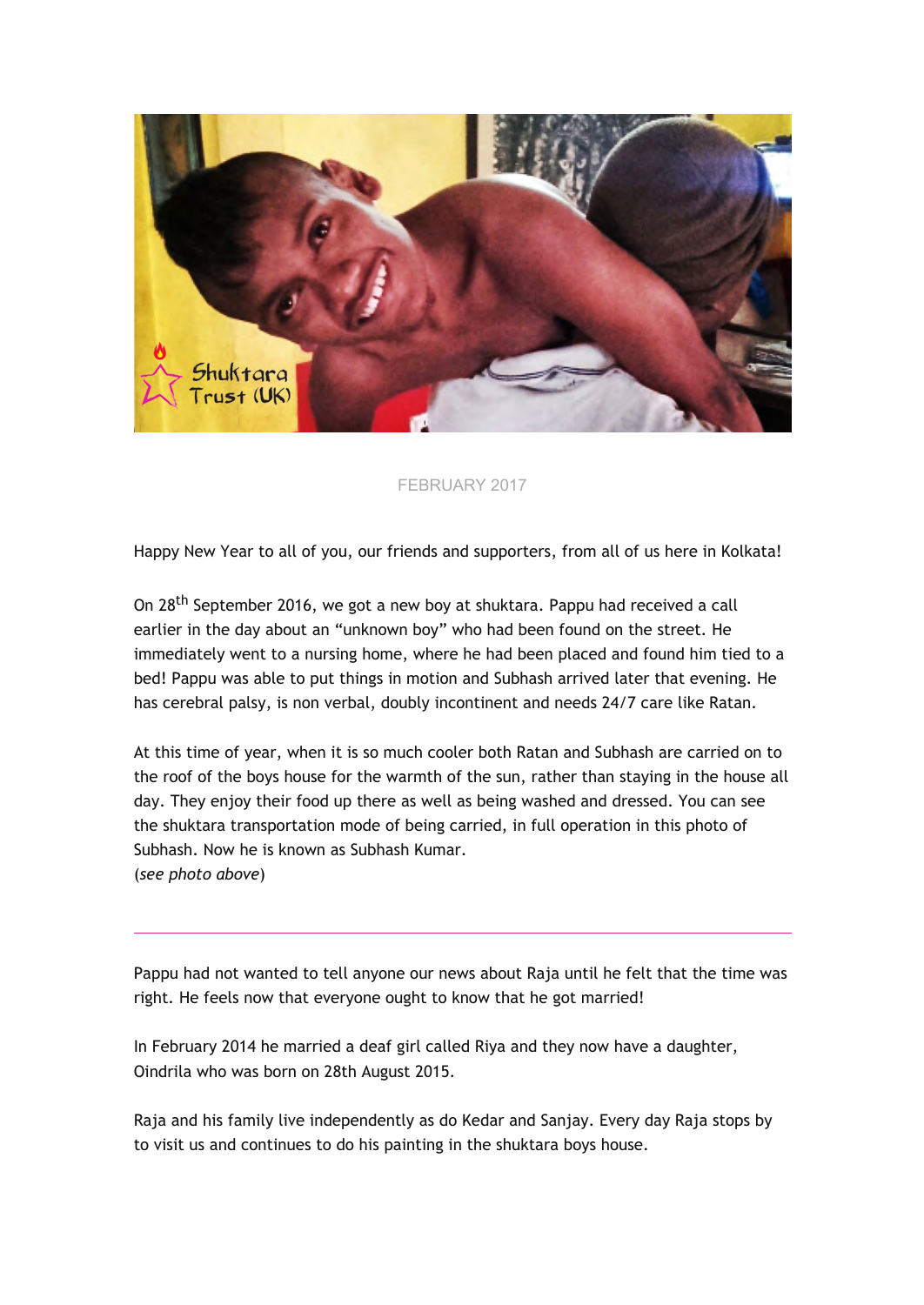

We had yet one more visit from our friend who lives in Chicago – Sunnie Niklaus. She comes as often as she can and spends a day with our girls at Lula Bari.

This time she came back with photos of the previous visit, which the girls really loved.

Coming back again and again to visit shuktara is something that not everyone can do, but when they can it is appreciated by everyone.

(photo ‐ Guria and Sunnie)

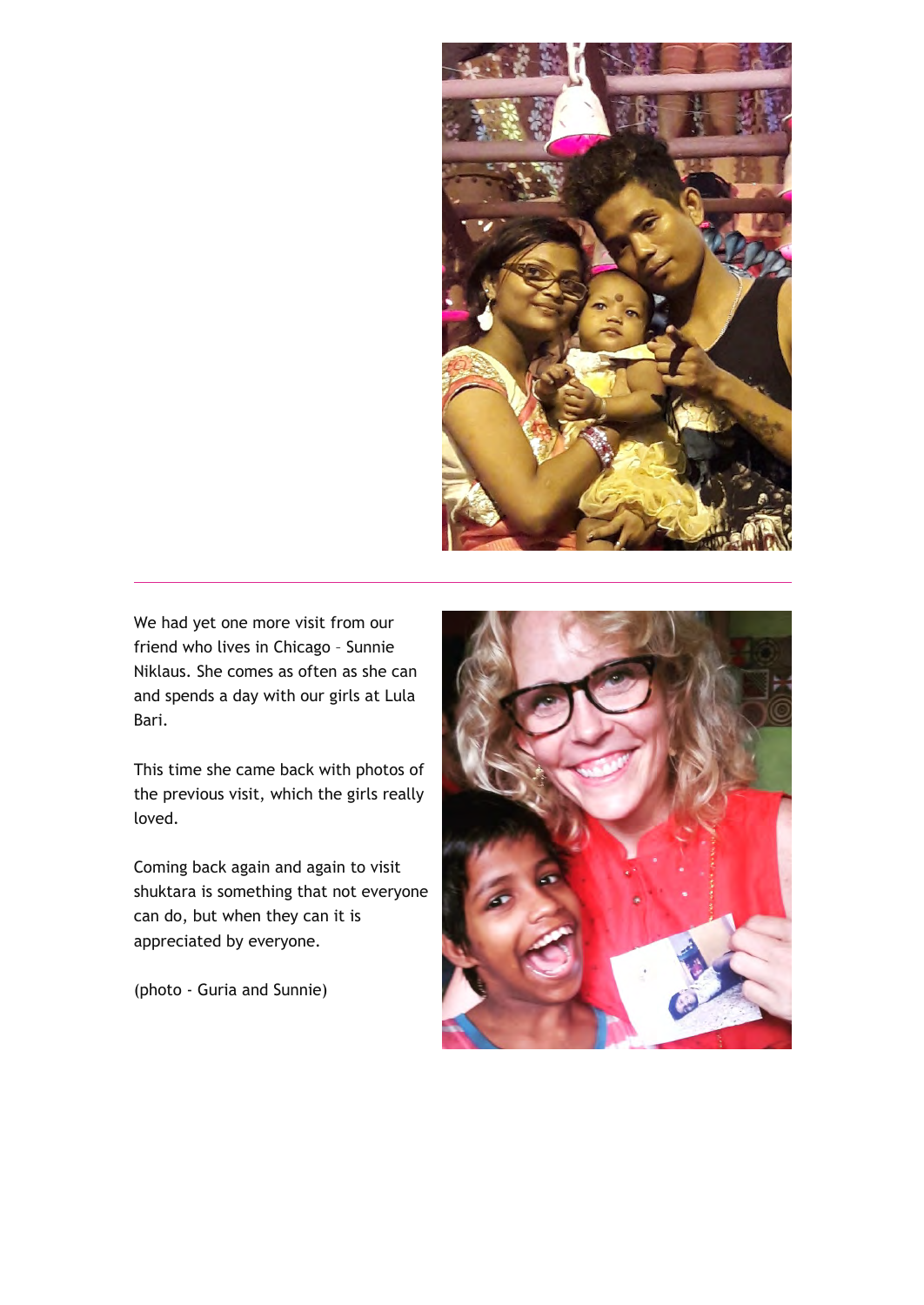

Tamina **Muniya** Muniya



Now that the movie LION is released in the UK you will remember that Bablu, Raju, Sumon and Ashok were given roles in the film and our homes received a lovely day's visit from the Indian production team along with Miranda Harcourt who coached the young boy who plays the lead role as Saroo. We haven't seen it here and are unsure as to whether our boys were edited out or kept in. But whichever way it is, this film is a touching true story of someone losing their family and then finding them again based in Kolkata and Tasmania.



A young man called Sanjib who lives locally to shuktara and has sat and chatted with the boys here had suffered a terrible accident and ended up in hospital for some months. He made a commitment that when he got well, he would come back to shuktara on his birthday in a show of gratitude and give everyone gifts. He came with his friends and provided food, sweets, sacks of rice and clothes for everyone at both of our homes.

It is wonderful to see local people become involved in the lives of the young people in our homes.

If you have any questions about the Trust or the work of the amazing team of Trustees